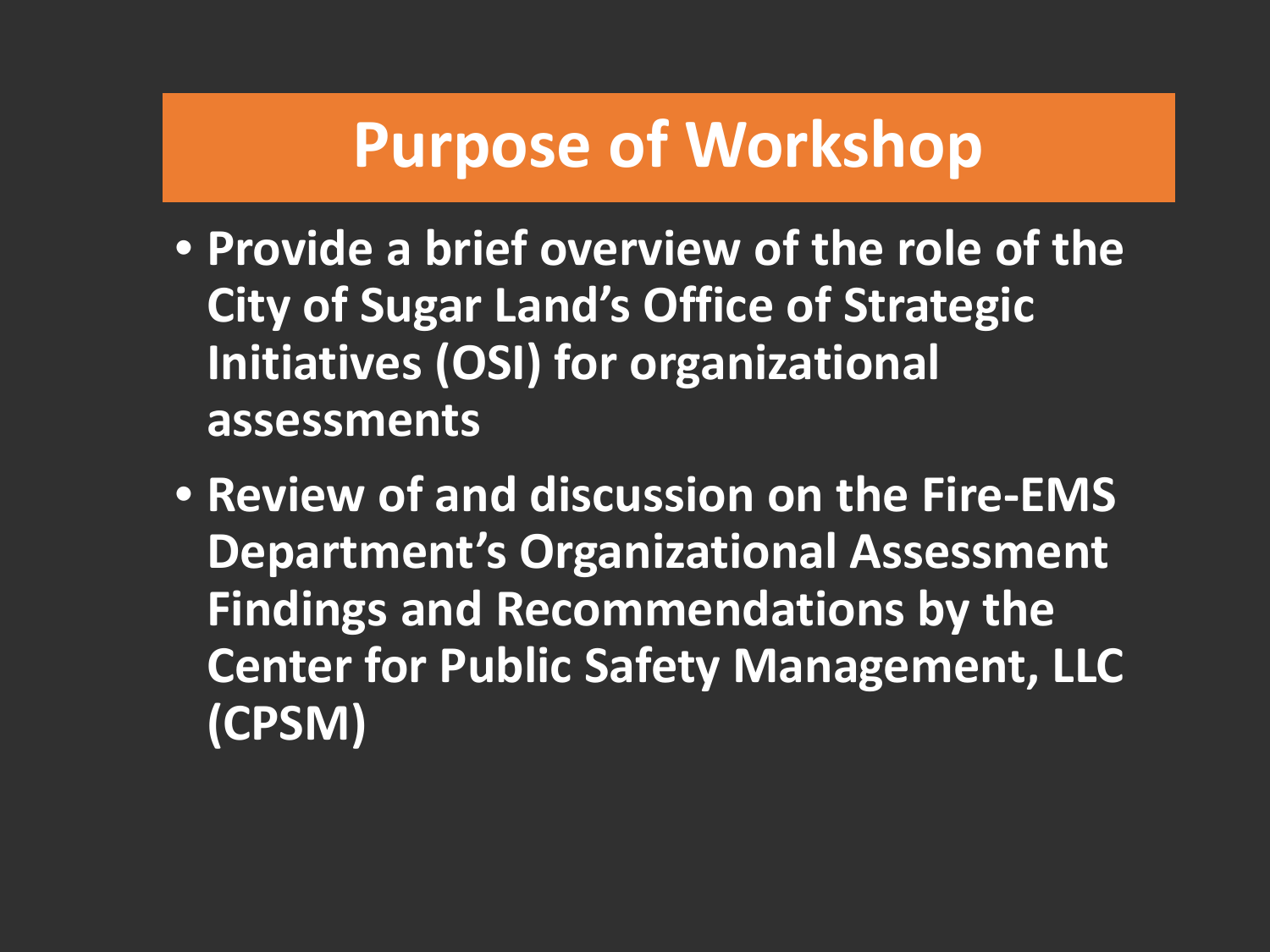## **Role of OSI**

- **Align the core value of always striving to get better as an organization through Methods of reviewing key processes and procedures with the use of data**
	- **Organizational (departmental) Assessments**
	- **City Council Goal Measures**
	- **Operational Performance Measures**
	- **Department Business Plans**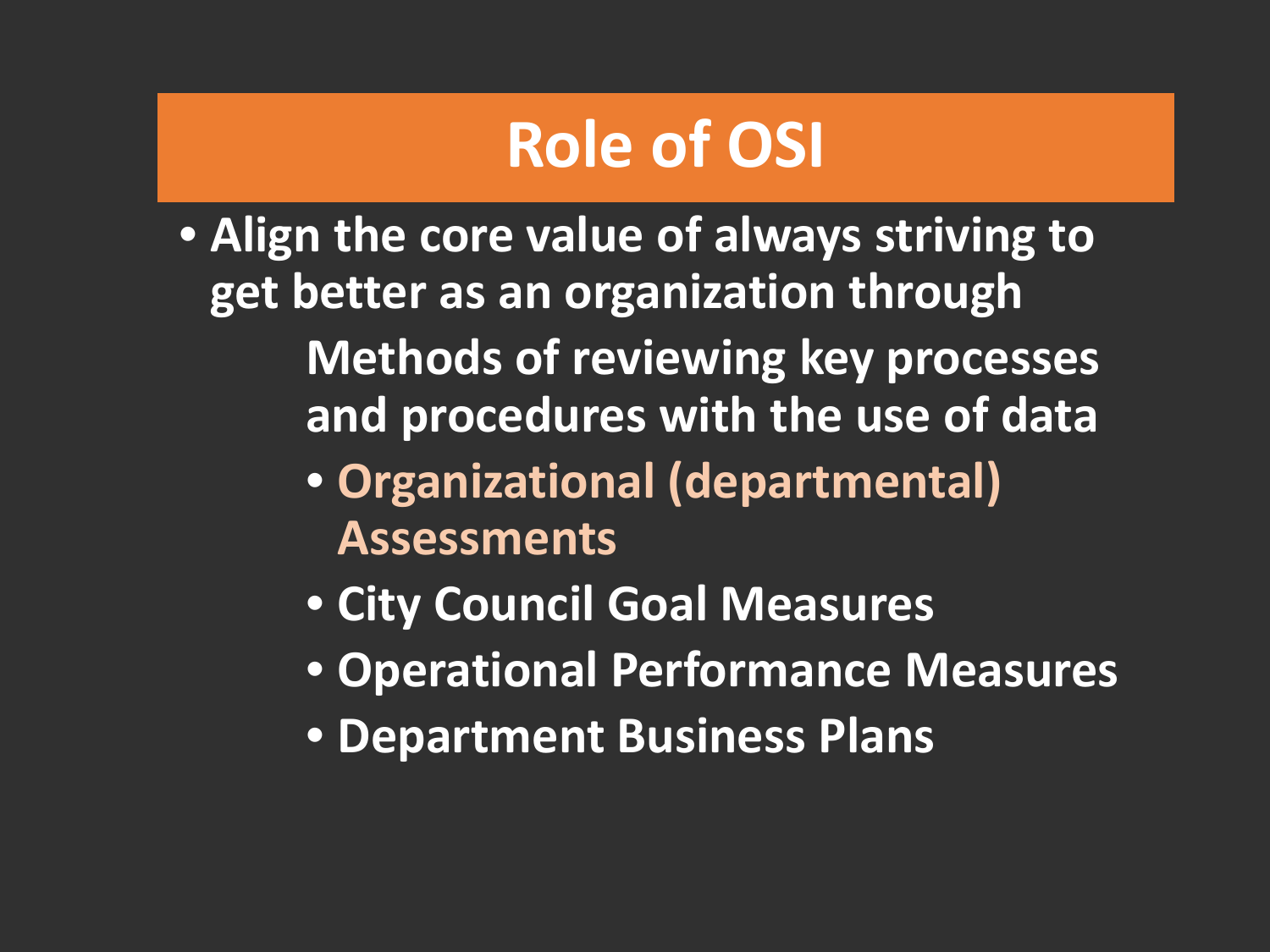### **Role of OSI** (cont.)

- **Workshop –focus on OSI's role with organizational assessments**
	- **In-house-OSI staff**
	- **Contracted Service-requires technical/subject matter expertise**
	- **Both-contracted service and in-house**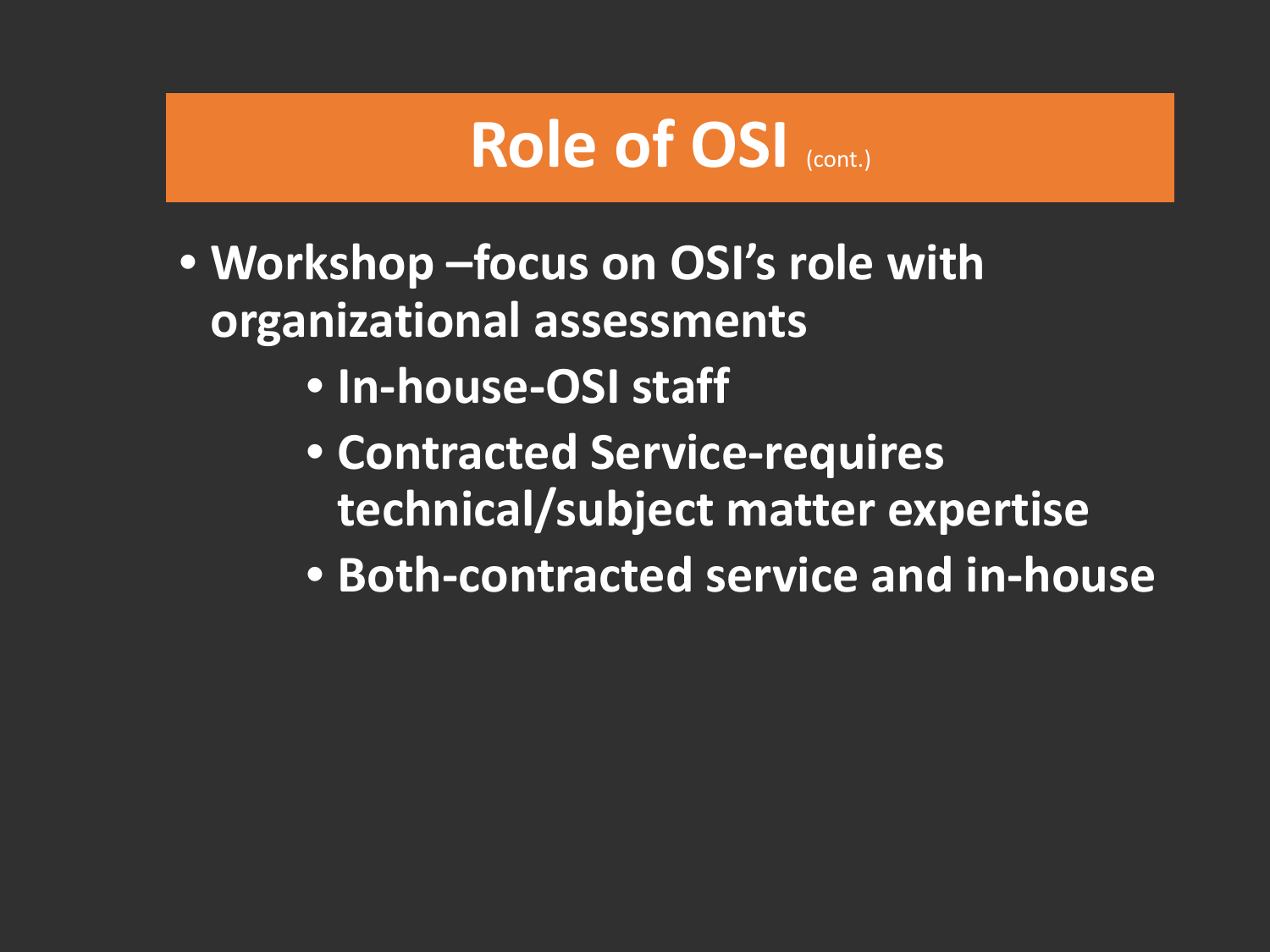#### **Purpose of Organizational Assessments**

- **Accountability**
- **Identifying process and procedure enhancements/ efficiencies**
- **Customer service enhancements**
- **Resource alignment with city's mission and values**
- **Cost/Benefit analysis**
- **Foster innovation**
- **Review best practices and Benchmark analysis**
- **Continuous Improvement**
- **Seek ways to continually strive to get better as an organization**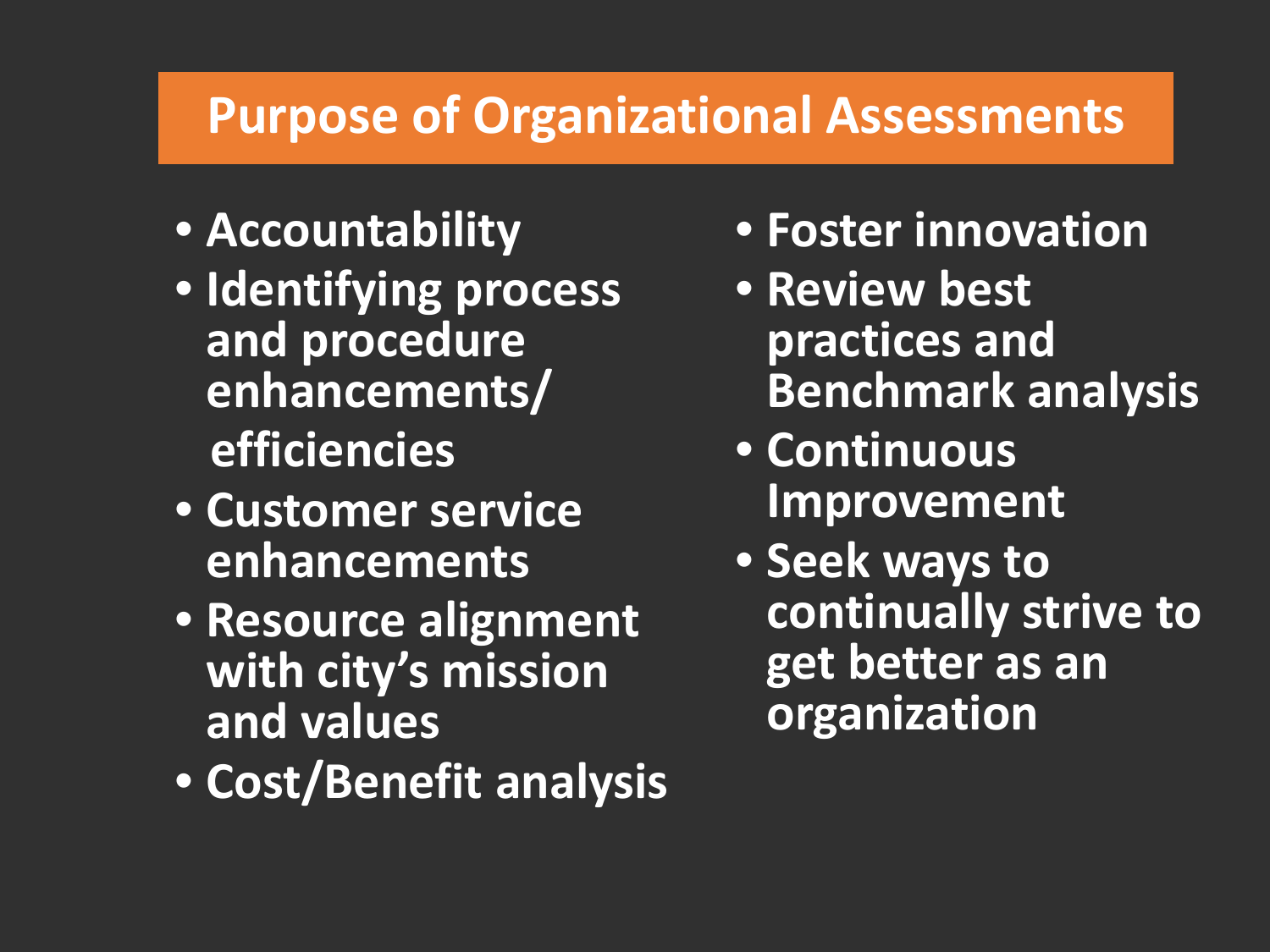### **Sugar Land Fire-EMS Assessment**

- **Sugar Land Fire and EMS** 
	- **In-depth analysis of overtime usage-May 2016**
		- **Center for Public Safety Management, LLC (CPSM)**
	- **Full department assessment-July 2016** • **CPSM, LLC**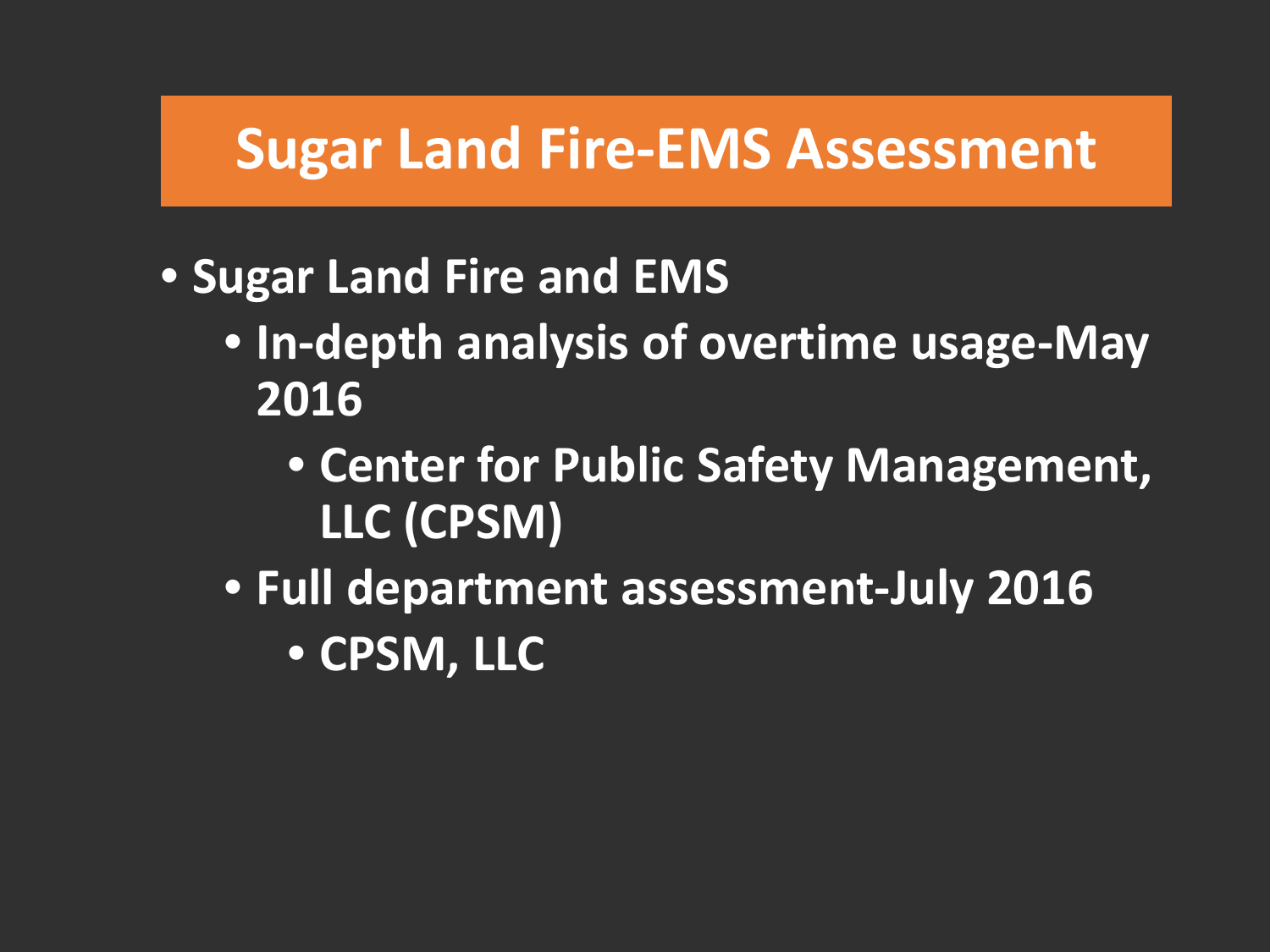# **Sugar Land Fire-EMS Operational and Administrative Analysis**



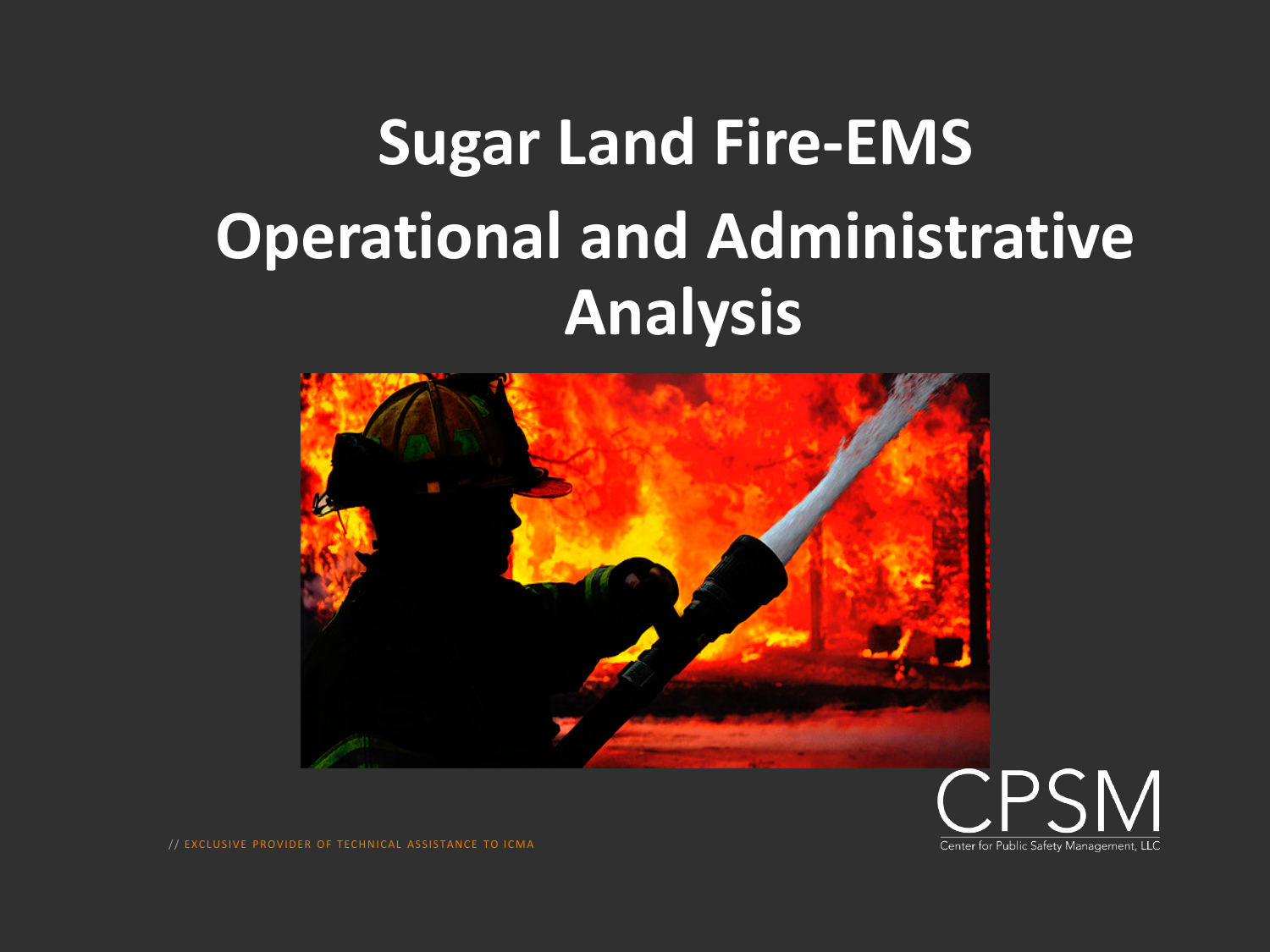### **CPSM Project Staff**

֦

**Thomas J. Wieczorek, Director Leonard A. Matarese, Director, Research & Project Development Mike Iacona, Senior Manager for Fire and EMS Jack Brown, Public Safety Associate Dov N. Chelst, Senior Quantitative Analyst Dennis Kouba, Editor**

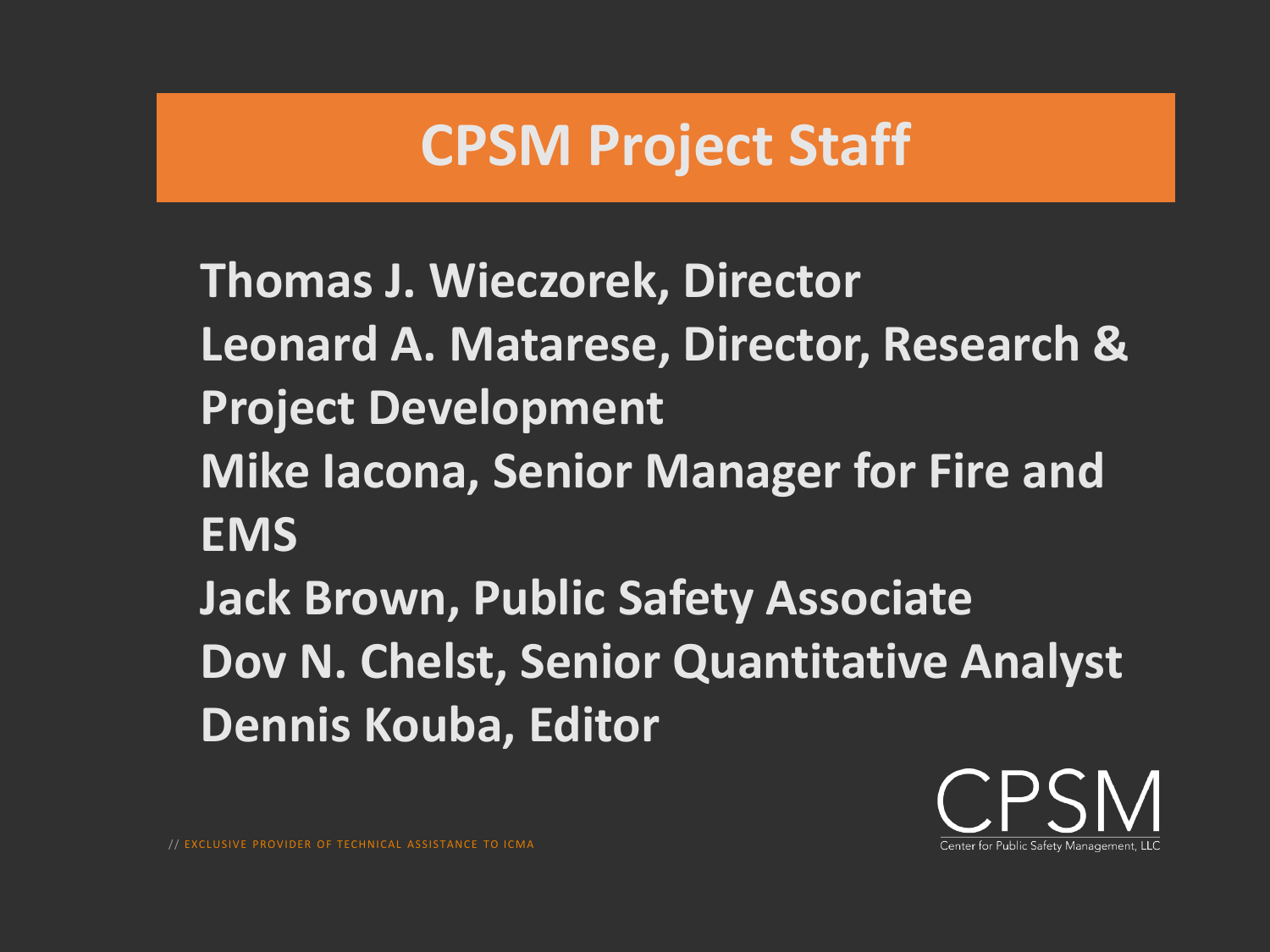### **Presentation Agenda**

**Project Methodology**

**Initial Observations**

**Findings and Recommendations**

**Questions**

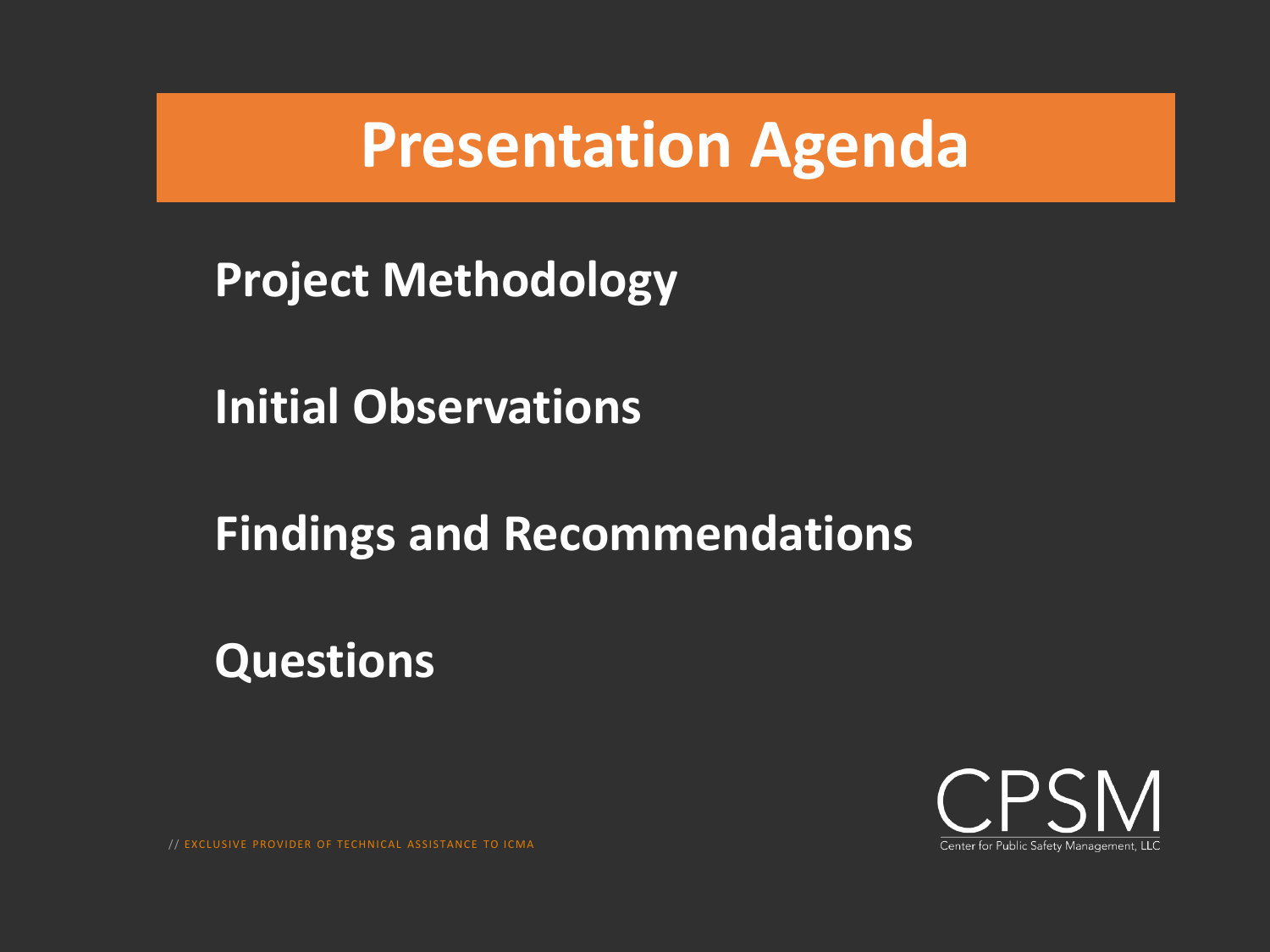### **Project Methodology**

**The project began with an analysis of fire department financial and operational information.**

**On-site meetings with key stakeholders were held in June and October of 2016.**

/ / EXCLUSIVE PROVIDER OF TECHNICAL ASSISTANCE TO ICMA **A series of observations and recommendations regarding overtime costs were developed.**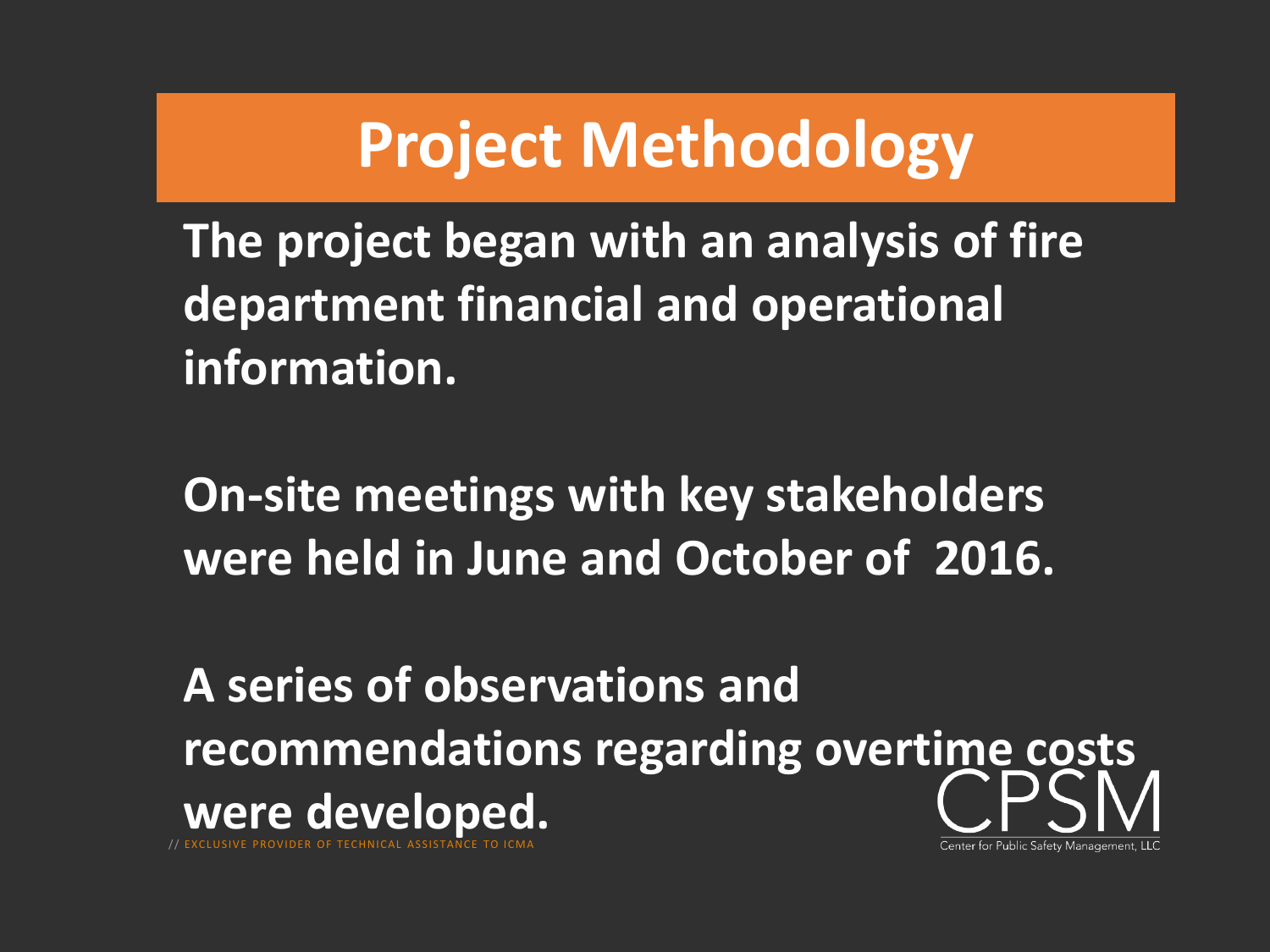### **Project Methodology** (cont.)

#### **A response and workload analysis was completed.**

**There was on-going communication with City staff to obtain clarification and verification of the information assembled.**

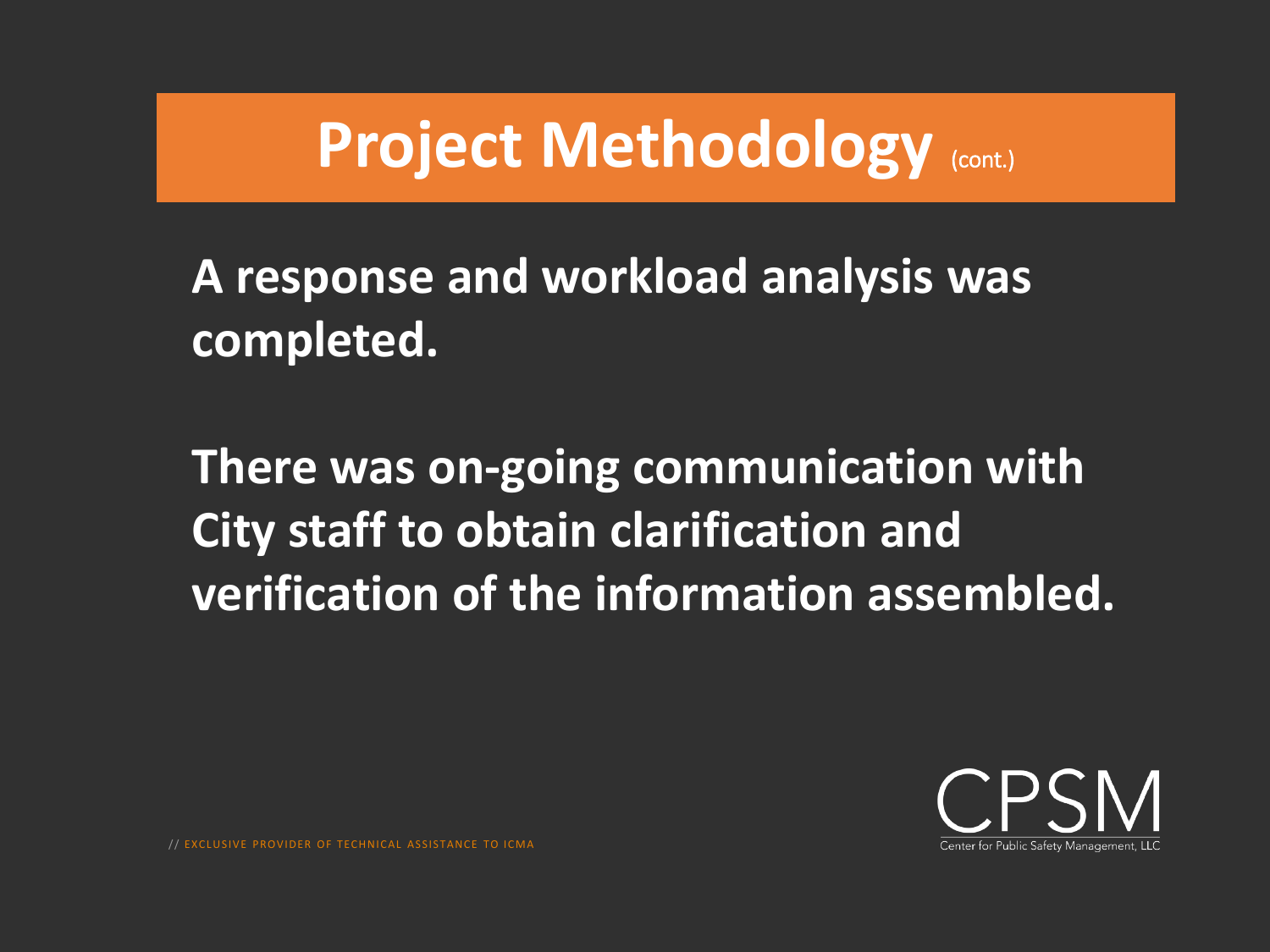### **Initial Observations**

**Exceptional organization, dedicated personnel, committed to service.**

**Level of cooperation and the intent to pursue improvement-Unmatched.**

**EMS Transport- an abrupt change to the culture of the organization.**

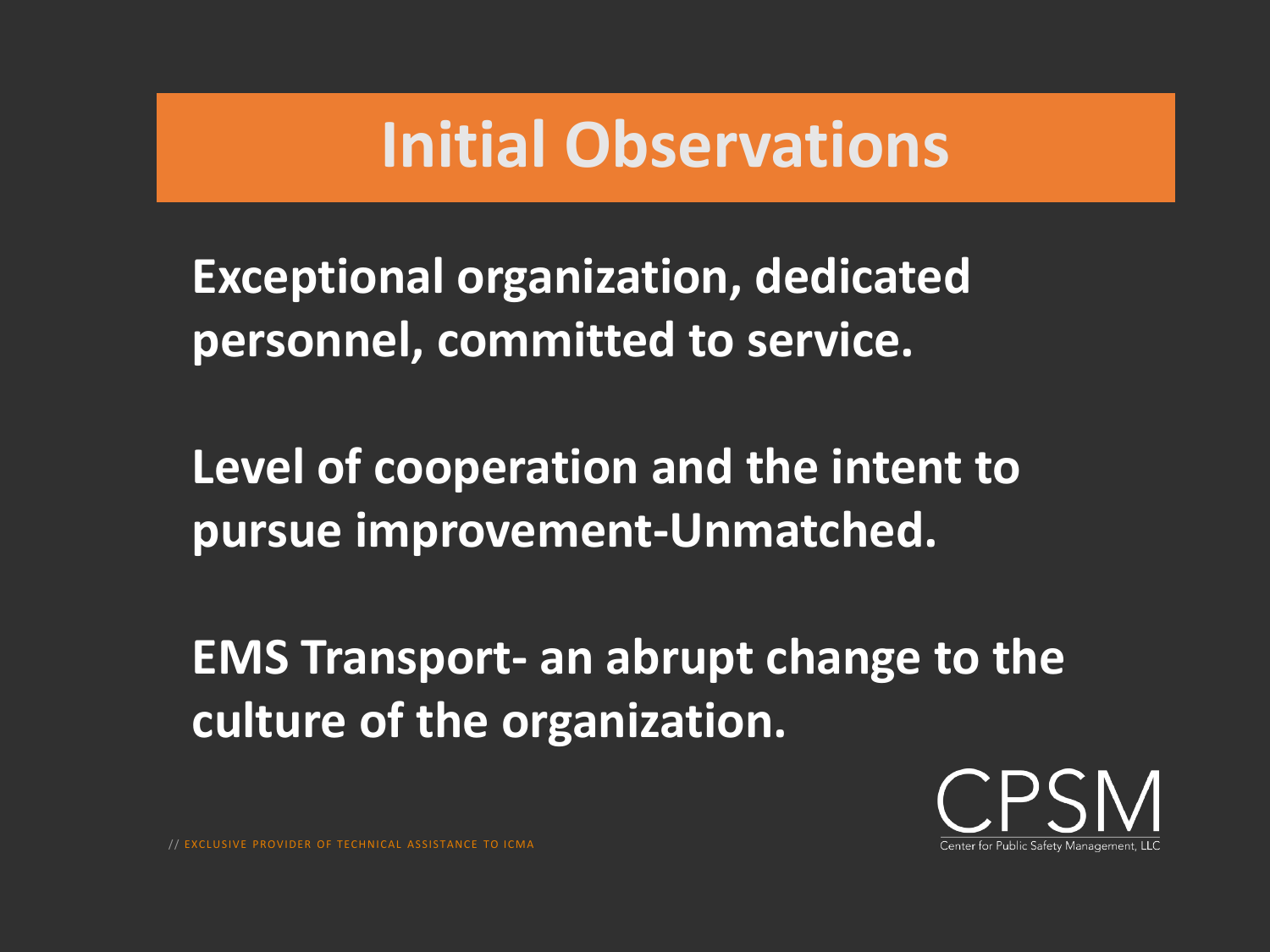### **Initial Observations** (cont.)

**Unanticipated overtime costs combined with reduced transport revenues.**

**Improvements in the Dispatch Call-Screening process is needed.**

**Adjustments in response protocols can improve overall efficiencies.**

**A restructured departmental training efforts is warranted.**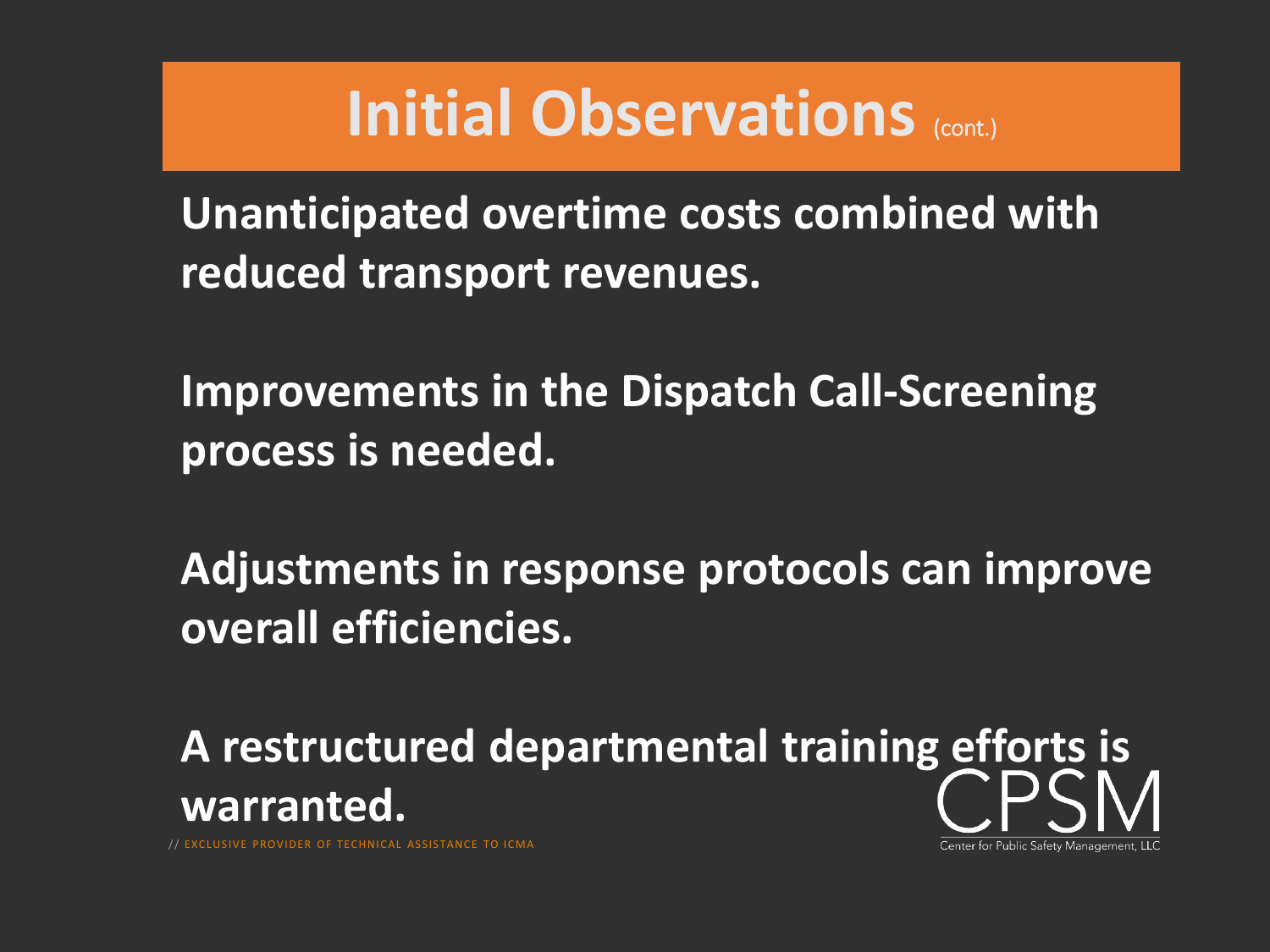#### **Organization**:

**Establish an EMS Captain assigned as a working supervisor on each shift.**

**Improve the call-screening process that enables prioritized dispatching.**

**Adjust the City Council response time goals.**

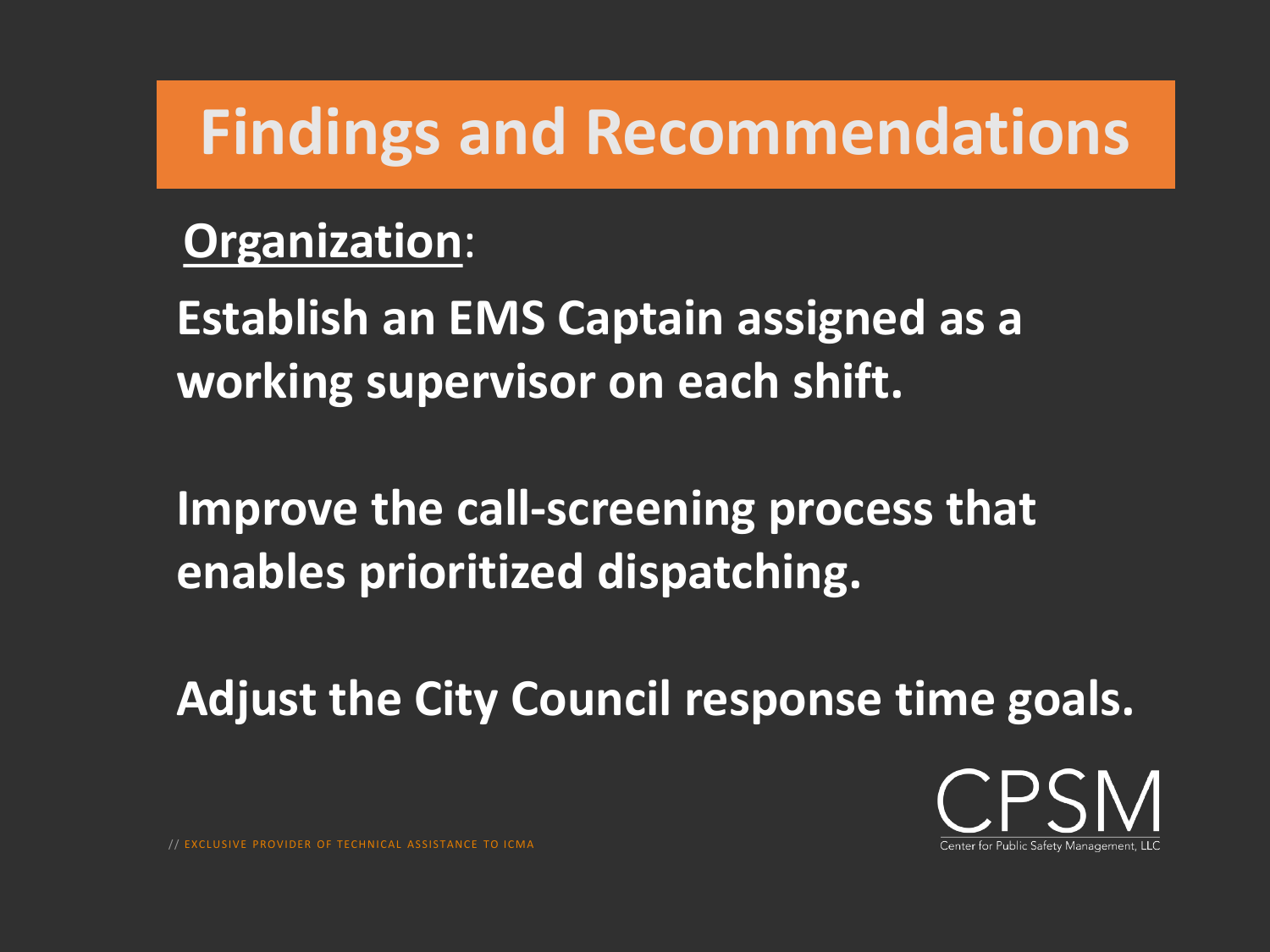**Organization: (cont.) Reduce the number of people allowed off on vacation.** 

**Institute an external annual audit of the Telestaff System.**

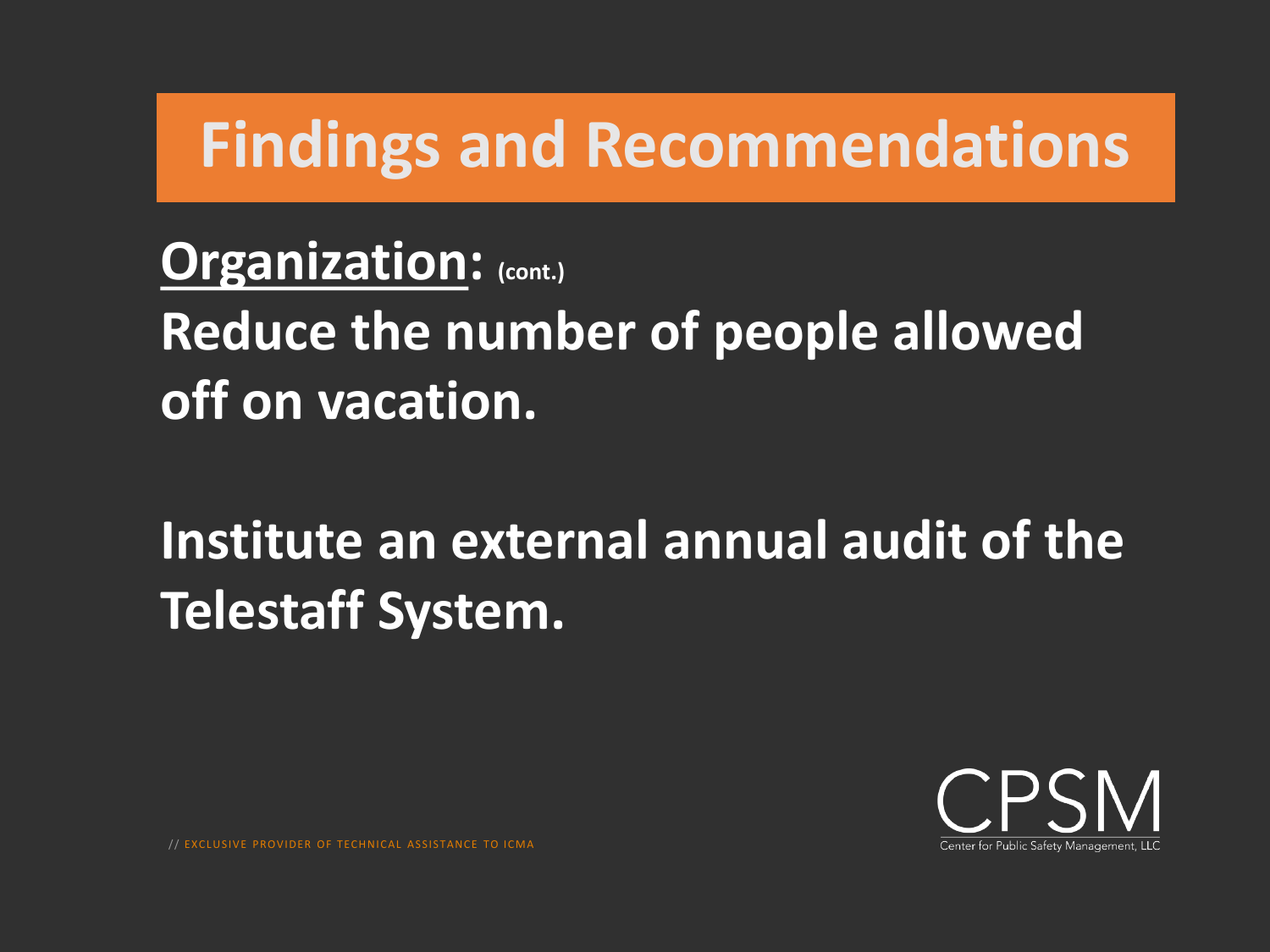### **Deployment**:

**Remove the Power Unit from service.**

**Institute a cross-staffing model for two Medic Units (w/Engines & Ladders).**

**Adjust the initial response assignment to a Structure Fire (1 Medic Unit).**

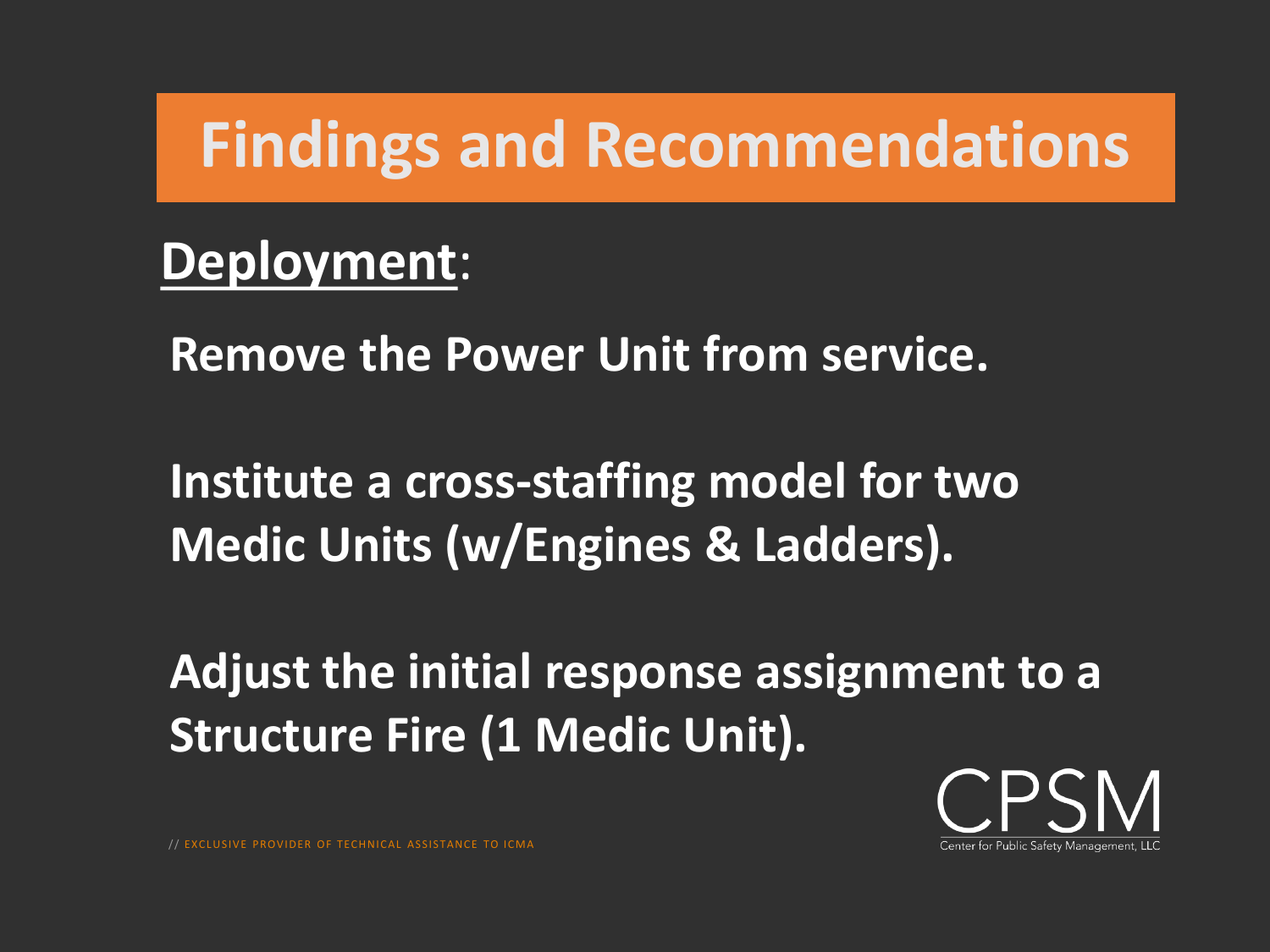**Deployment: (cont.) Reduced the daily minimum staffing (28 to 26) during non-peak hours.** 

**Utilize a non-emergent response for minor EMS calls.**

**Maintain regional hazardous materials response agreements.**

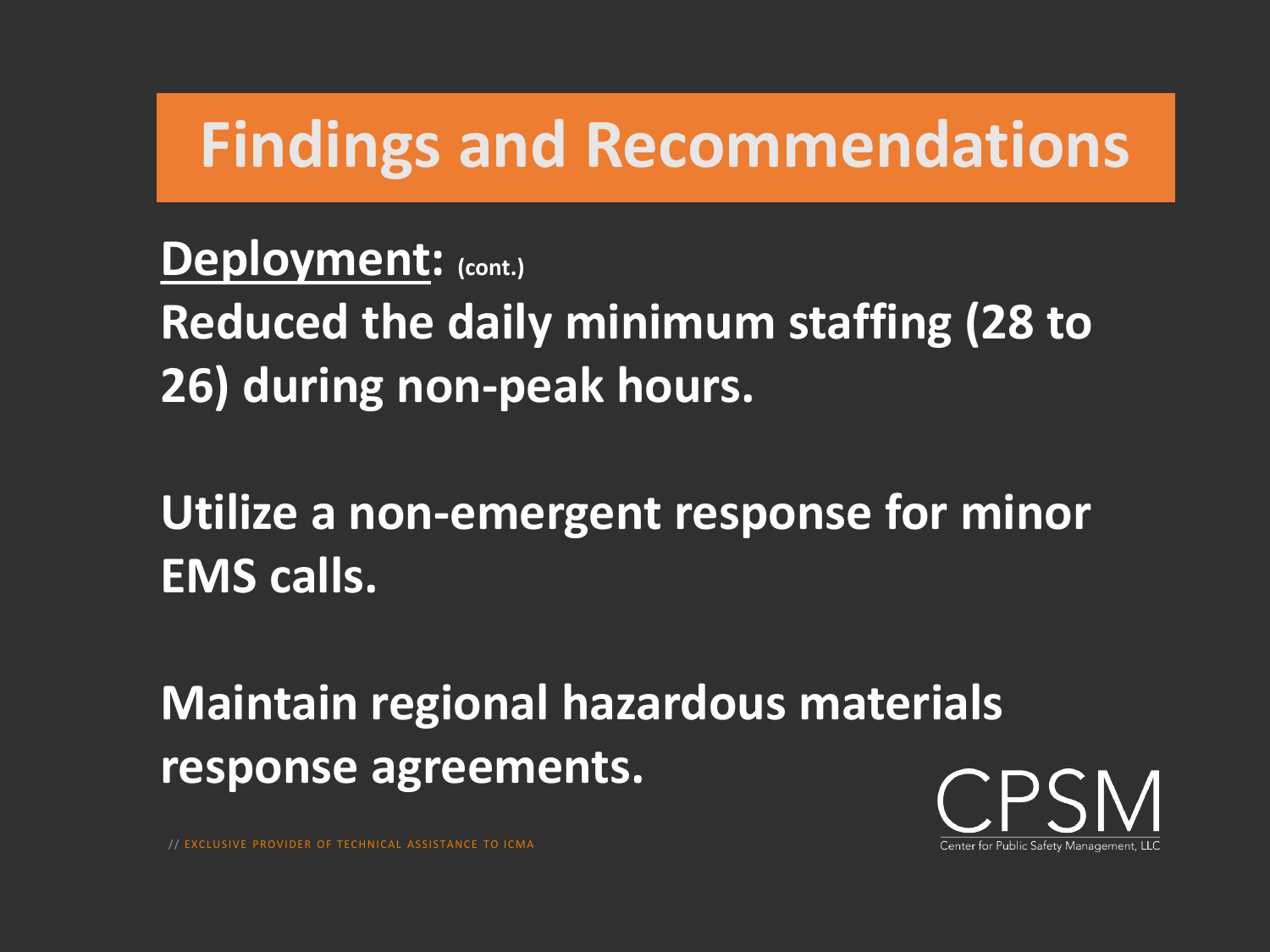#### **Training:**

**Consolidate EMS and Fire Training under Planning & Development.**

**Institute a Training Steering Committee.**

### **Assign a field training coordinator on each shift (Captain).**

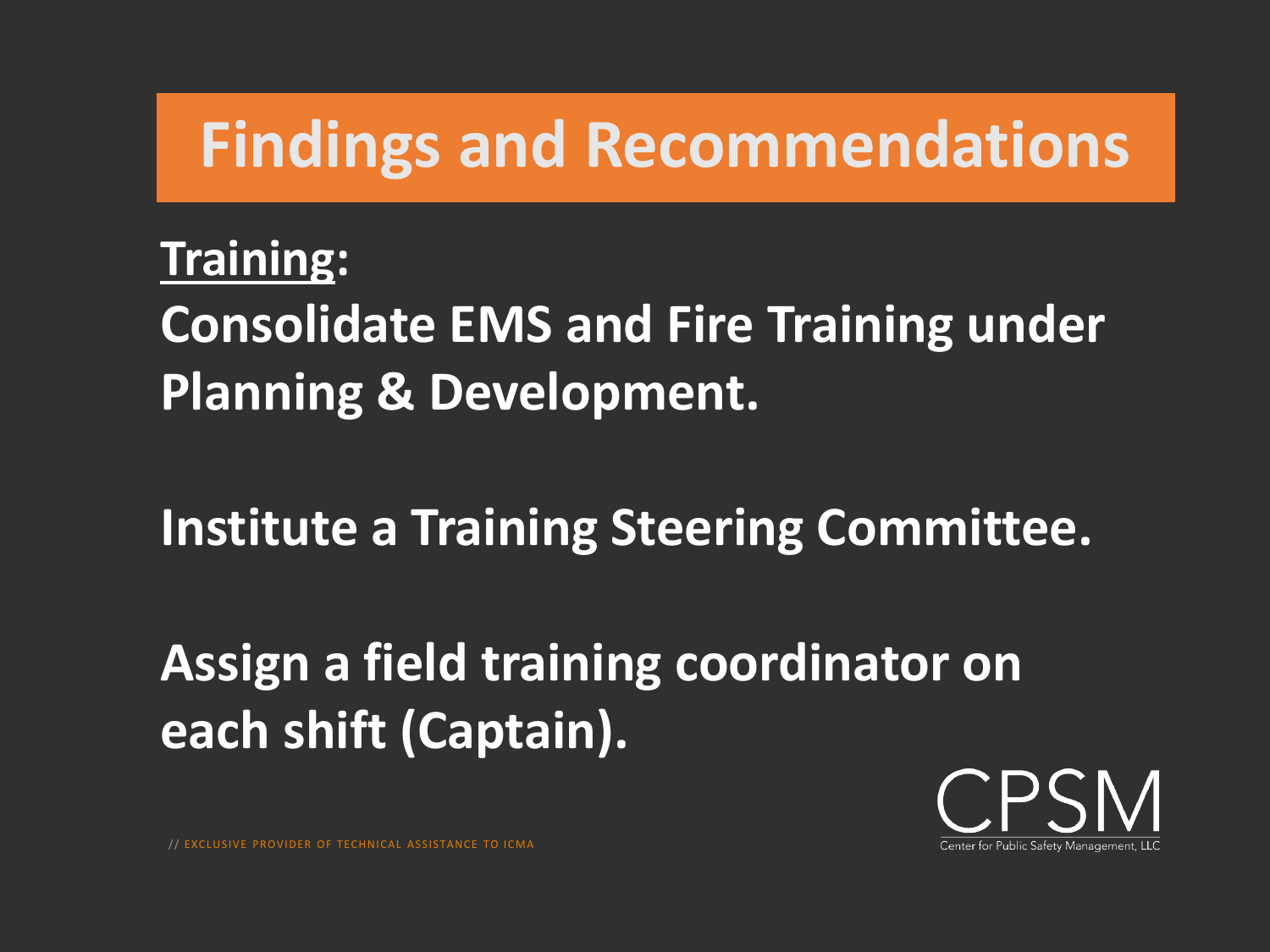**Training: (cont.) Publish a monthly training calendar.**

### **Incorporate training skills assessments and testing.**

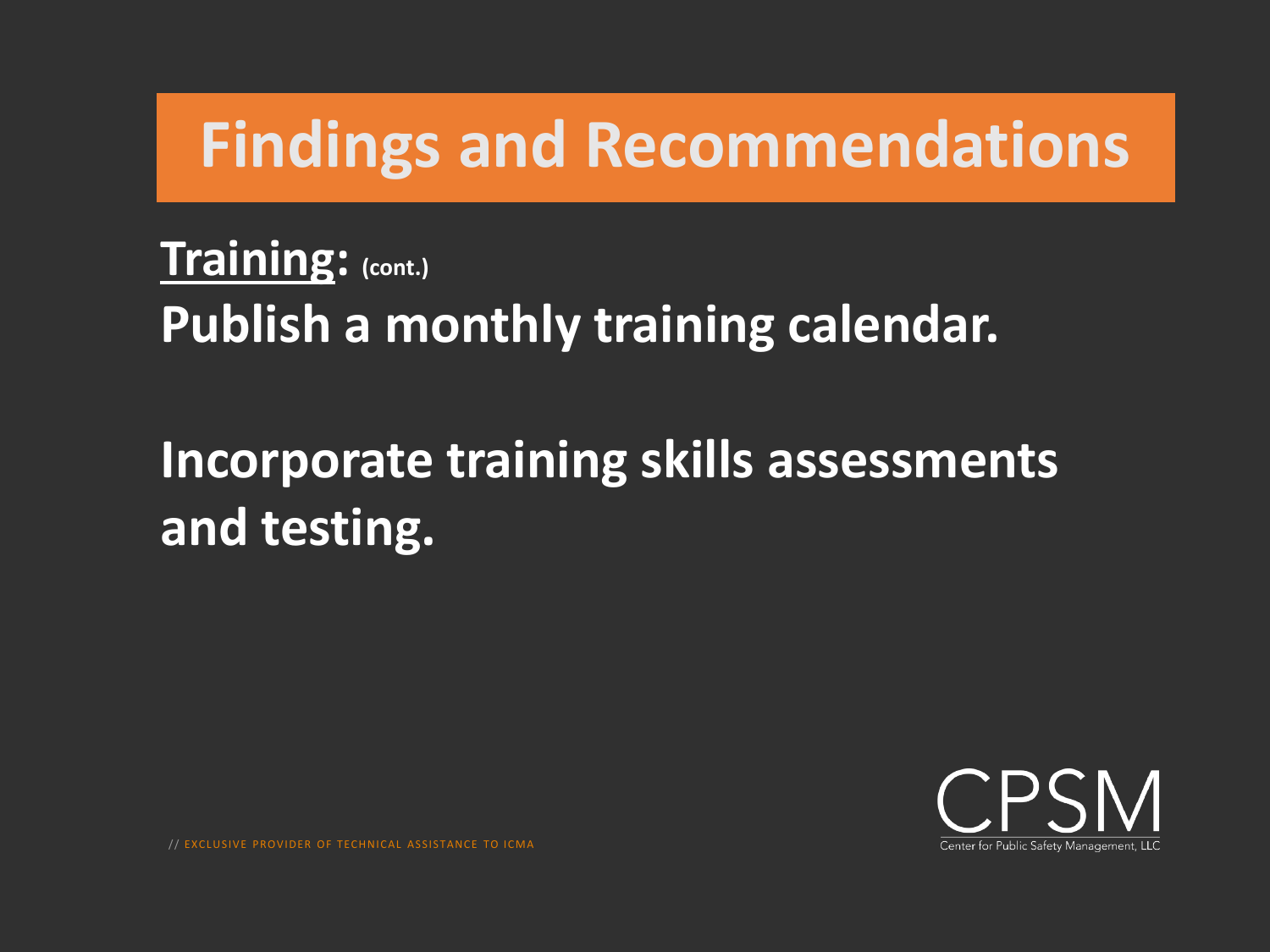#### **Prevention:**

**Conduct pre-fire planning at high risk occupancies and critical infrastructure.**

**Institute in-service company inspection/familiarization program.**

**Conduct fire loss and damage assessment training.**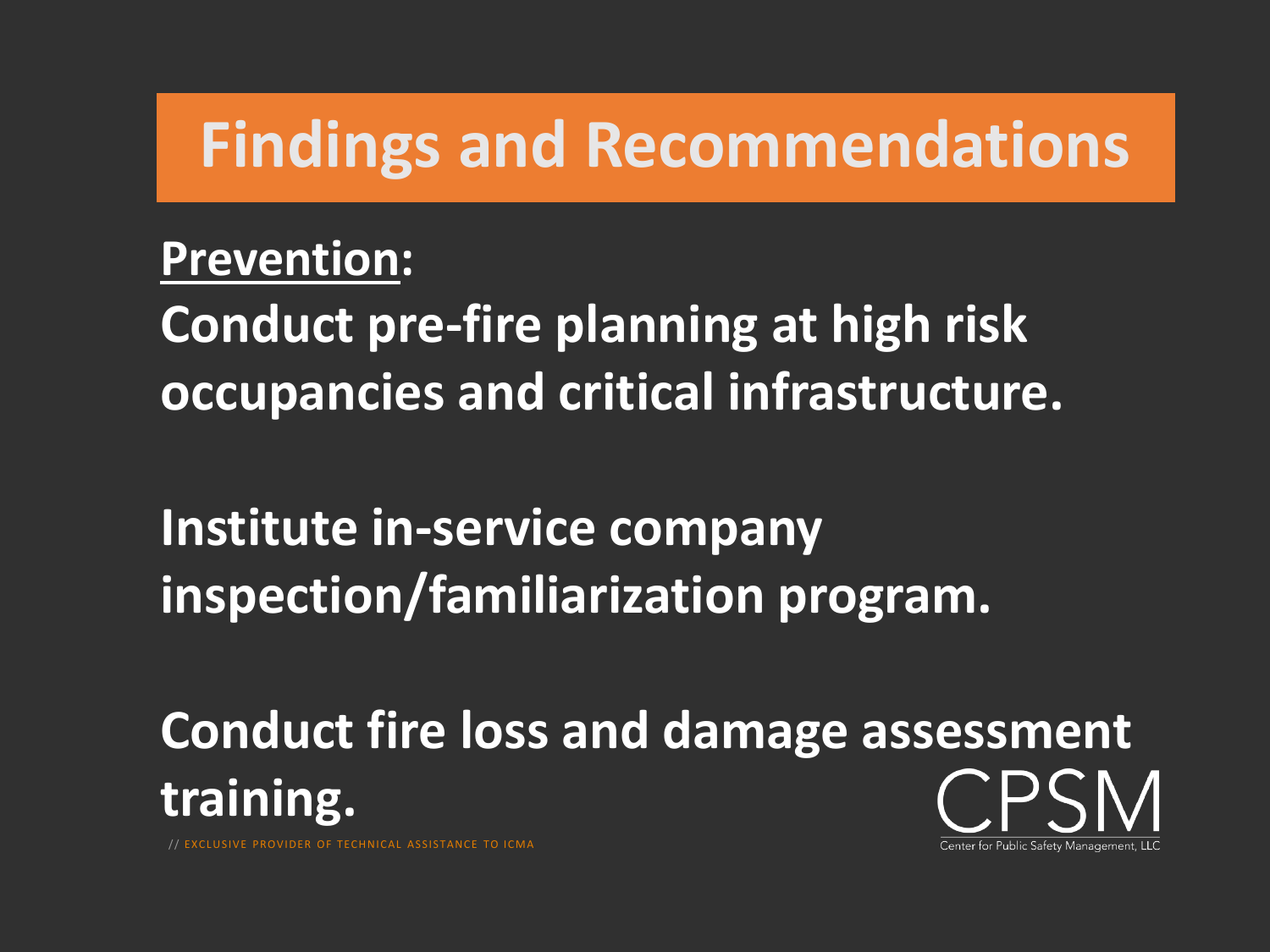Prevention: (cont.)

**Develop an annual fire report (occupancy type, fire loss, cause & origin).**

**Consider fire plans review/inspection cost recovery**

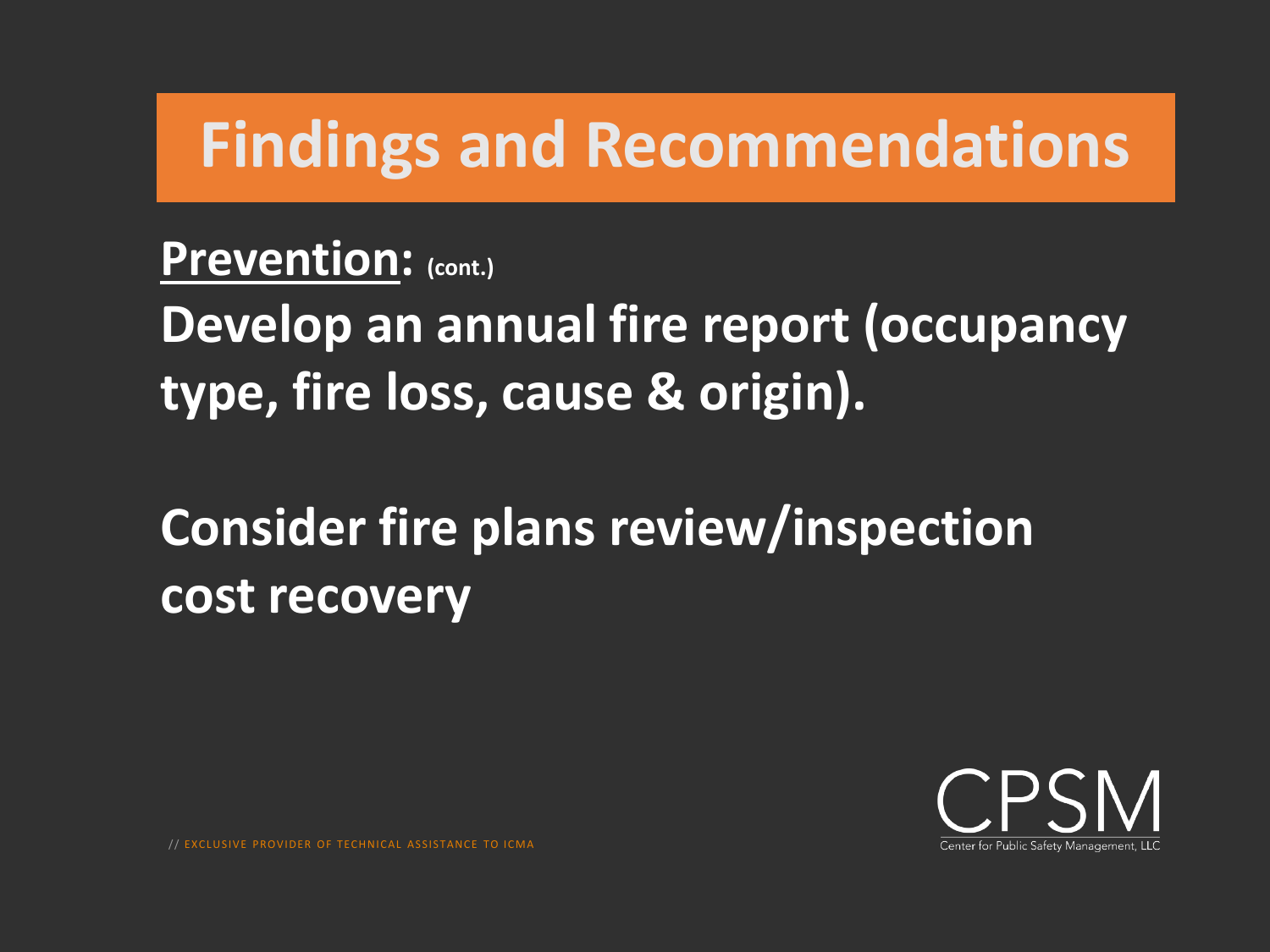### **Conclusion**

**Many of the recommendations are being adopted.**

**Overtime expenditures are being reduced.**

**Fire Chief assessment process includes an implementation exercise.**

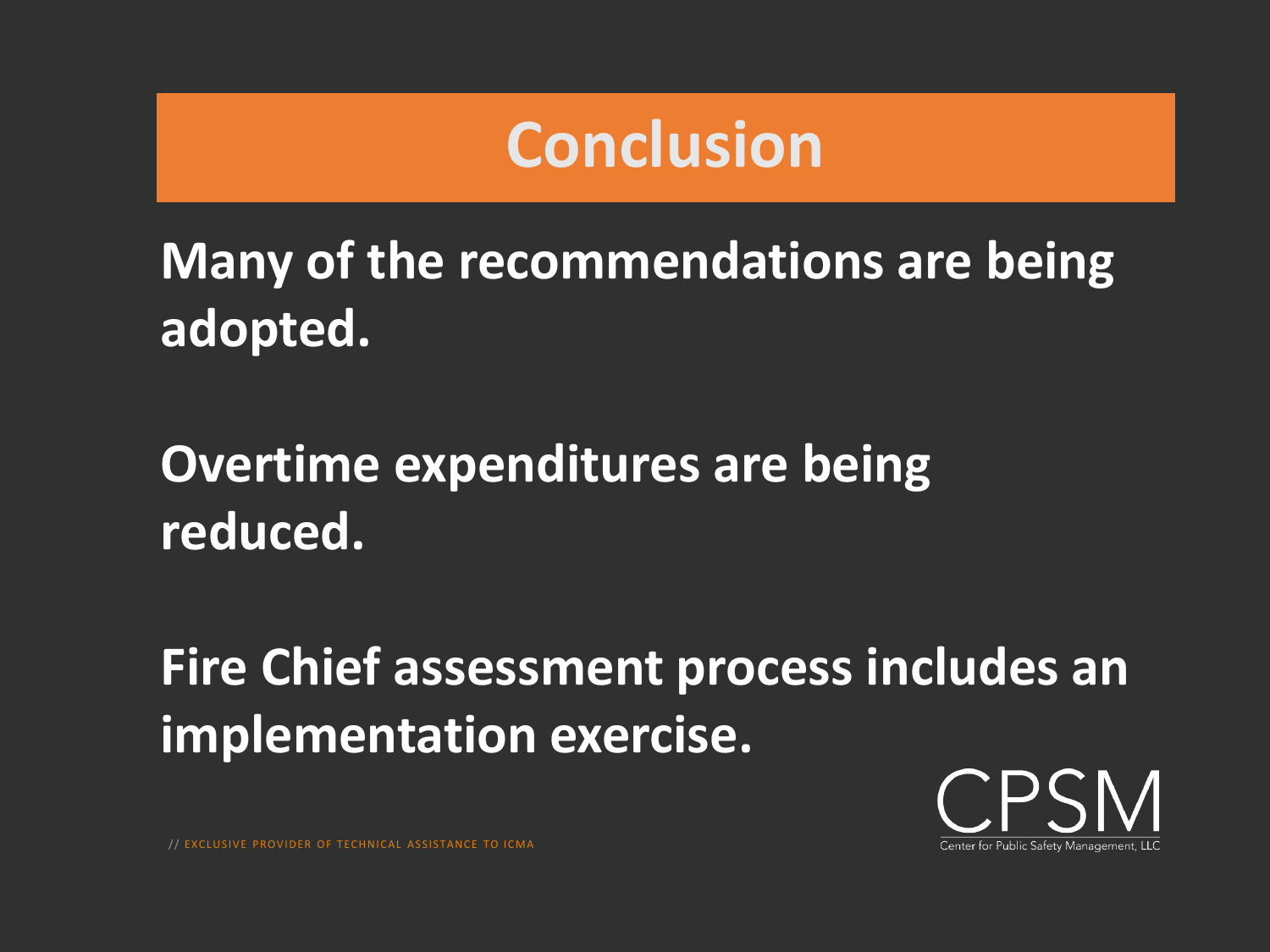### Conclusion (cont.)

**Sugar Land Fire-EMS continues to be an excellent organization. CPSM is confident that these combined efforts will:**

- **-> Improve service delivery**
- **-> Increase overall efficiency**
- **-> Maintain a safe working environment**
- **-> Result in continued** 
	- **community satisfaction**